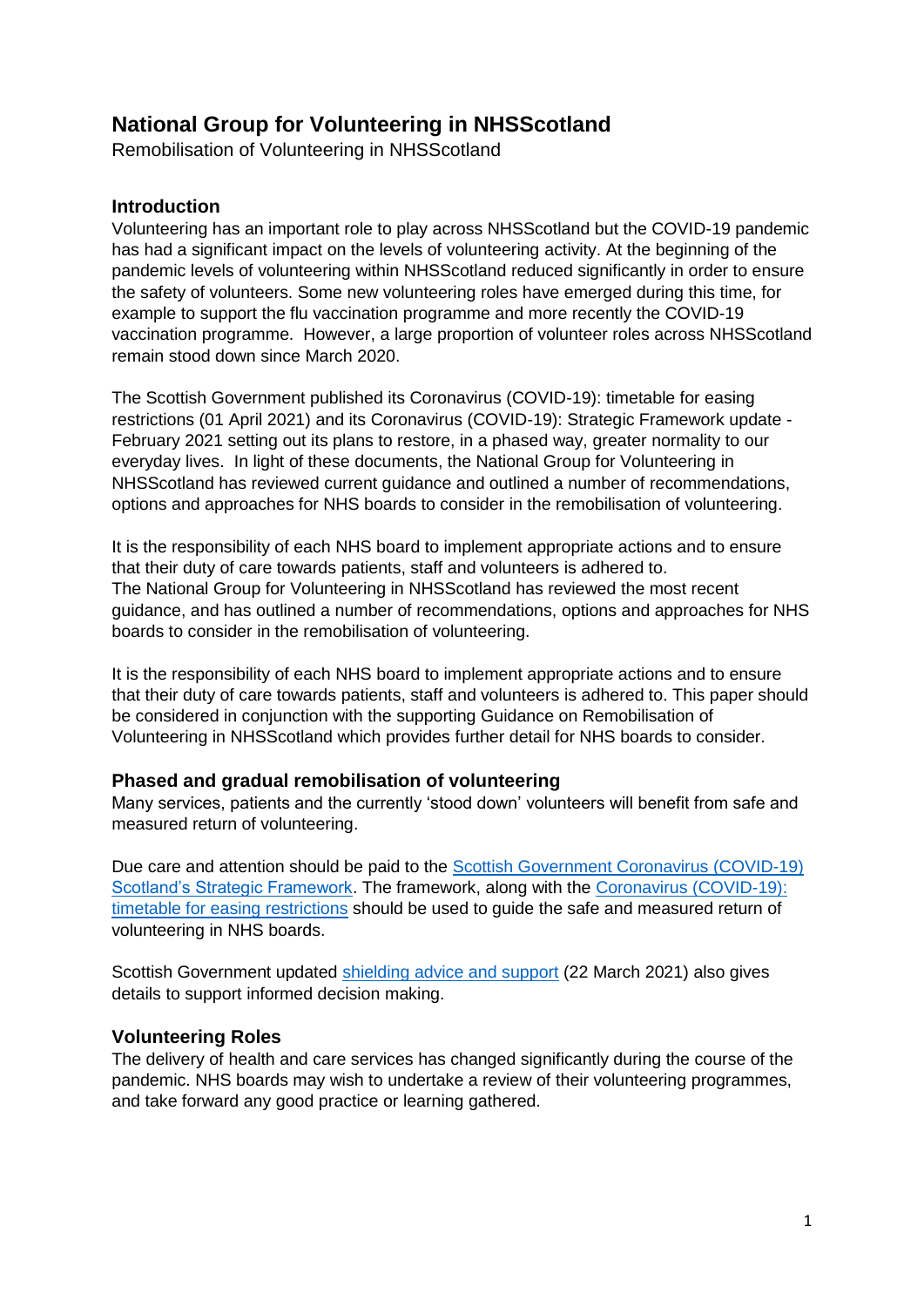It is possible that roles which existed for volunteers pre-pandemic may no longer be required, or will require to be adapted to fit with new guidance or models of care. In addition, the need for new roles may have arisen during the course of the pandemic.

## **Risk assessment**

NHS boards have a duty of care to their volunteers under the Health and Safety at Work Act 1974. Existing volunteer role risk assessments will be indicative of actions necessary in certain environments. As a priority the National Group for Volunteering in NHSScotland recommends that:

#### *Recommendation*

Risk assessments for volunteering programmes and roles should be reviewed and updated accordingly by NHS boards.

#### *Recommendation*

NHS boards should consider implementing a risk assessment process for individuals in addition to existing risk assessments for programmes / services / roles.

## **Re-introduction of 'stood down' volunteers**

Many existing volunteers have been 'stood down' from their roles for over 12 months. Care should be taken to consider the support and training needs of this group of volunteers.

Many changes are likely to have taken place which will impact on how volunteering can be carried out safely. Good communication and enhanced support for volunteers returning to a 'stood down' role is paramount, some volunteers may experience worry and anxiety about returning to a healthcare environment to carry out their volunteer role.

Some volunteers may choose not to return to their role, NHS boards should handle such conversations sensitively and ensure that volunteers are thanked for their contributions.

#### *Recommendation*

Consideration should be given to an 'induction refresh' for volunteers who are returning to roles they previously carried out.

#### *Recommendation*

Volunteers may require to be provided with an updated role description and should have access to appropriate levels of support, training and guidance in advance of returning to volunteering.

# **Recruitment of new volunteers**

It is possible that a proportion of previously engaged volunteers may not return to their previous volunteer role, and as a result NHS boards may need to recruit new volunteers.

During the course of 2021 the Volunteering in NHSScotland Programme will be rolling out online volunteer application functionality in the Volunteer Information System to all NHS boards who wish to use it. This will alleviate some of the administrative burden related to data entry of volunteer application forms.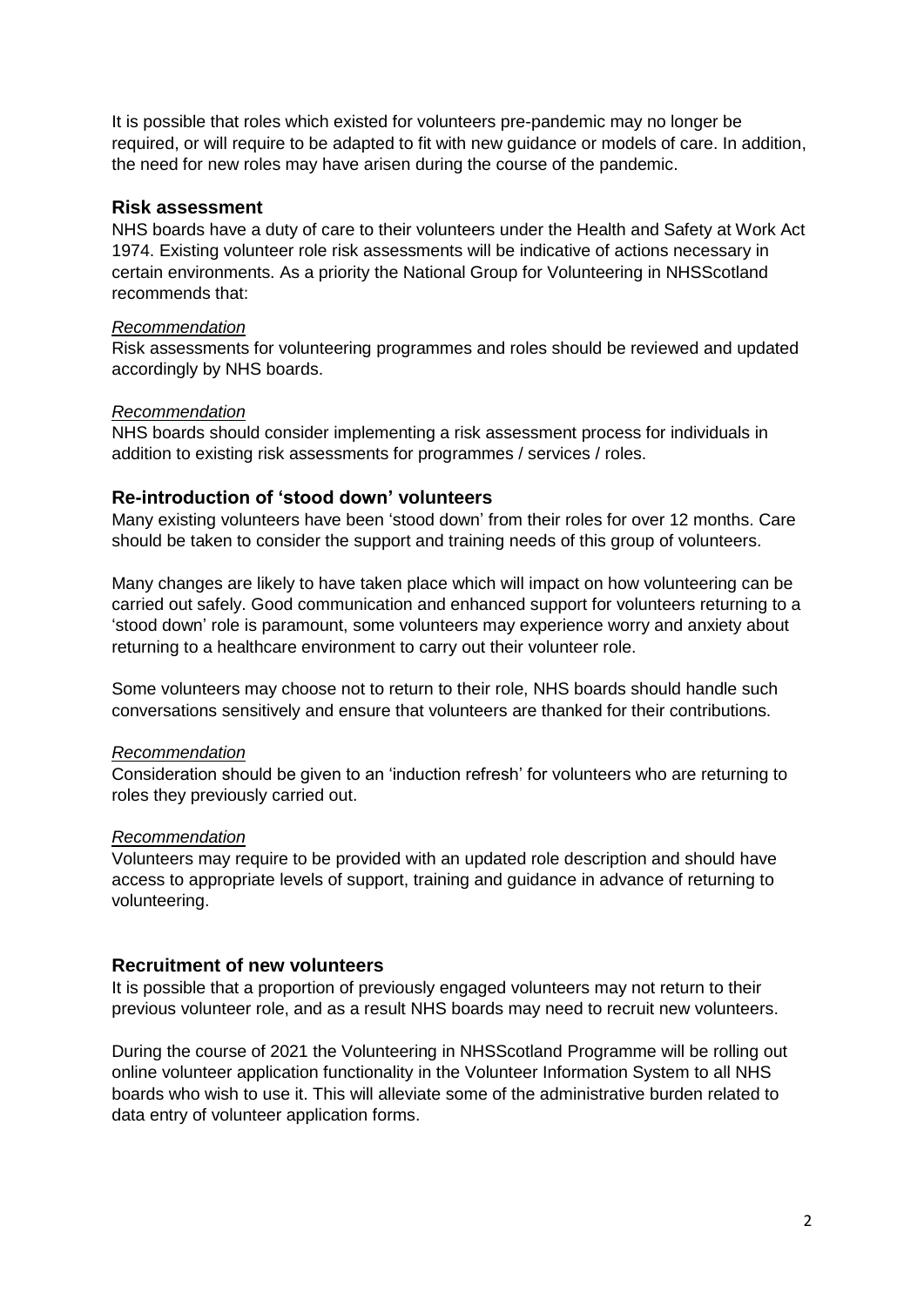## *Recommendation*

A key component of volunteer management is the recruitment process. Included within it are a number of steps to assess the suitability of the volunteer for the role, to check their identity and carry out necessary safeguarding checks. NHS boards should ensure that their recruitment processes are proportionate to the current COVID-19 level in their area, only taking steps to fast track the process during periods of particular challenge.

## *Recommendation*

NHS boards should consider the induction and training requirements for new volunteers, and how these can be delivered safely and effectively while still being accessible.

Where training is delivered in a virtual environment digital exclusion and accessibility issues should be explored, with suitable alternatives such as paper based training materials or telephone based training available.

# **Supporting volunteers**

The pandemic will have long lasting effects on the mental health and wellbeing of the population. While volunteering can reduce social isolation and improve social connections and confidence it is important to remain mindful of volunteers' mental health and wellbeing. NHS boards may wish to consider:

- Volunteer access to employee helpline/counselling services
- Cascading mental wellbeing resources to volunteers

NHS boards should also communicate the same information to third sector agencies engaged in delivering services in NHS settings or on behalf of the NHS board.

# **Recognising volunteers**

The contribution of volunteers right across society should not go unrecognised, this is especially important now. The National Group for Volunteering in NHSScotland encourages all NHS boards to recognise the contribution of volunteers by engaging in [Volunteers Week](https://volunteersweek.org/) activity and saying thank you to those who give the gift of time to support NHSScotland.

# **Volunteering in NHSScotland Programme**

The programme continues to provide [support, advice and guidance](https://www.hisengage.scot/equipping-professionals/volunteering-in-nhs-scotland/guidance-and-publications/volunteering-during-covid-19/) to NHS boards on all aspects to volunteering, helps make volunteering in the NHS a safe, supportive and positive experience for all volunteers and the people they come into contact with.

During 2021, the programme will:

- Facilitate regular peer support and practice development sessions on a range of topics and themes for any staff who are involved in the management of volunteers in NHSScotland.
- Continue to encourage the use of the [Volunteering Community of Practice.](http://www.knowledge.scot.nhs.uk/volunteering.aspx) An online space for staff involved in volunteer management to discuss issues, share resources and publications which may be of interest. Staff can also access information on training sessions and webinars to support their use of Volunteer Information System.